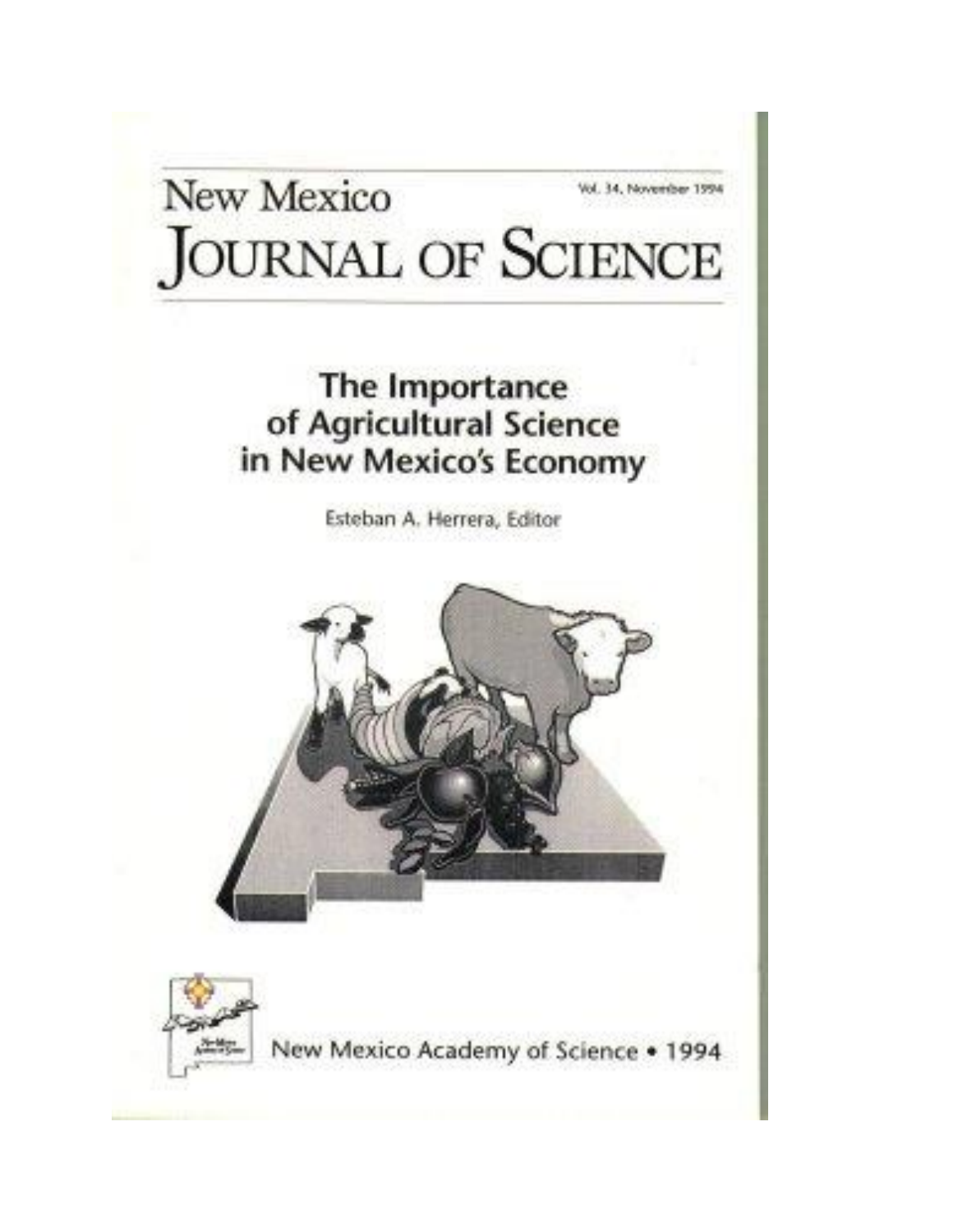## **Table of Contents**

**Introduction** *John C. Owens*

Economic Impact of Agriculture in New Mexico *William D. Gorman, Joel A. Deimer, and Rossana Alvarez*

The Beef Cattle Industry: Old, But Still #1 *Larry Foster*

New Mexico's Range Livestock Industry *John M. Fowler*

Grazing: A Benefit for Plants *Christopher D. Allison*

Cowboys, Microchips, and High Technology *John A. Winder*

New Mexico Sheep Production: Keeping the Best of the Past for Today *James M. Sachse*

Dairy: A Growing New Mexico Industry *John F. Smith*

Forage Gold: Alfalfa in New Mexico *John A. Henning*

Cotton: Its History and Importance to New Mexico *Carl E. Barnes*

New Mexico Valencia Peanuts: Peanuts of Distinction *David Hsi*

New Mexico Onions *Joe Corgan and Marisa Wall*

The Wonders of New Mexico Chile *P. W. Bosland*

New Mexico's Wine Industry *Esteban A. Herrera and W. D. Gorman*

New Mexico Pecans: A Tradition of Excellence *Esteban Herrera*

Growing under Glass in New Mexico *R. D. Berghage and N. K. Lownds*

Eldarica Pine: Russia's Gift to New Mexico Forests *James T. Fisher*

Growing Christmas Trees in New Mexico *John T. Harrington*

Pinon-Juniper Woodlands in New Mexico: An Unrealized Potential